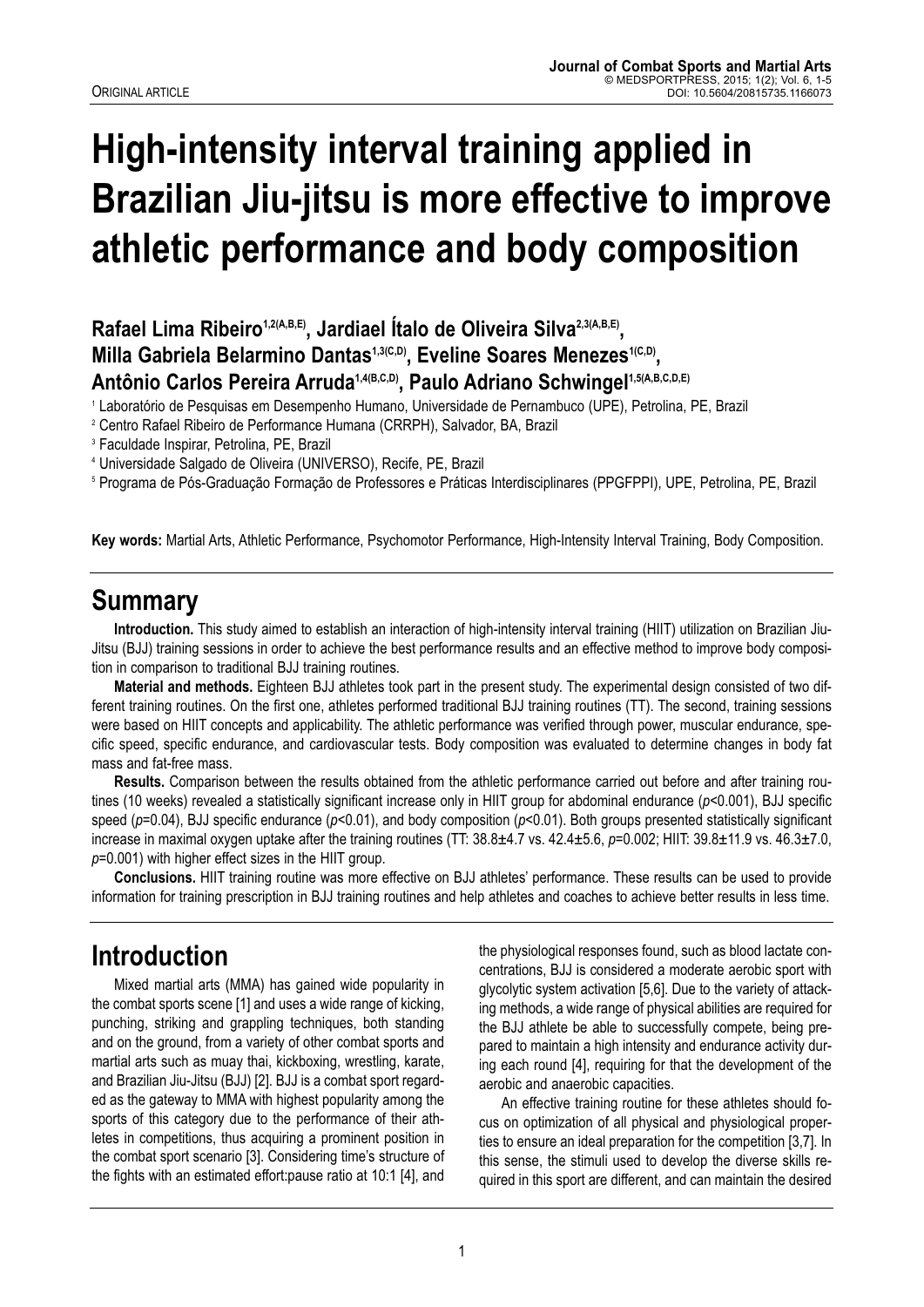adaptations by different mechanisms [2]. However, Andreato [8] recommends that the BJJ training should be conducted with the greatest specificity possible, avoiding the inclusion of general exercises that does not fit the energy demands of the sport [8]. On the other hand, the high-intensity interval training (HIIT) is a type of training that alternates between short repeated bursts of intense exercise and periods of active rest [9,10]. This method of training is already being used in the preparation of athletes from other MMA modalities with positive results [2] and in both athletes and untrained subjects, its adhesion improves maximal oxygen uptake, cardiovascular function, oxidative capacity markers and exercise performance [9]. Furthermore, this method has the advantage of generating these and other physiological benefits, and takes less time with a smaller exercise volume compared to traditional exercise training, being typically associated with maximal and supramaximal intensities, can be conducted specifically according to the demands of each sport [2,10,11,12].

Whereas the training of a BJJ athlete should be as close as possible to the competition reality, addressing the neuromotor, physical and metabolic aspects in order to have the best possible answers [2] and the lack of studies which address protocol training for these athletes, the objective of this study was to apply an experimental protocol of physical training with the use of HIIT for BJJ athletes, and compare the neuromotor and physiological responses resulting from ten weeks of this protocol training with a traditional training protocol.

# **Material and methods**

#### **Subjects**

Eighteen young male Brazilian Jiu-Jitsu athletes took part in the study with mean (standard deviation) of age, total body mass, height, and body fat percentage of respectively: 23.1 (5.4) years, 81.4 (21.9) kg, 173.0 (10.0) cm, 17.0 (6.4)% of body fat, varying the color belt graduation from the white belt until the purple one. All athletes who had at least two years of practice without interruption and keep a minimum frequency of five times per week (excluding the off-season periods). All participants provided written informed consent before enrolment. The Research Ethics Committee from Universidade de Pernambuco (CEP-UPE) approved the study. It was conducted according to the principles outlined in the Declaration of Helsinki and in the resolution 466/2012 from the Brazilian National Health Council.

#### **Measures**

#### *Kinanthropometric assessment*

Height was determined by using a portable scientific stadiometer (Seca, Hamburg, Germany). Total body mass was measured on a digital scale W200/5 (Welmy Indústria e Comér cio Ltda., Santa Bárbara d'Oeste, SP, Brazil) properly calibrated (ISO/IEC 17025: 2005). Body mass index (BMI) was obtained from the ratio of body weight (kg) by the square of height (m²).

Skinfold thickness (ST) were measured by using scientific skinfold caliper (CESCORF Equipamentos, Porto Alegre, RS, Brazil) following the standardization of the ISAK [13]. Only one professional performed in triplicate the measurements in order to control the intra- and interrater reliability. It was adopted the three measures average, since there were no variation greater than 2 mm between them. Body fat percentage obtained by ST was established using the Siri's equation [14] from the body density predicted by equations of three ST of Jackson and Pollock [15] from the obtained averages for the measures of chest, abdominal and mid thigh. The sum of 5 ST (Σ5ST) was established using the resulting value of the sum of the weighted averages of the following skinfold sites: chest, subscapular, abdominal, suprailiac e mid thigh. For the kinanthropometric assessment, athletes were using swimming clothes and were hydrated, without any ingestion of solid food during 4 hours after breakfast, with urination prior the assessment.

#### *Maximum oxygen uptake assessment*

Maximum oxygen uptake (VO<sub>2max</sub>) was determined using the 2,400 meters protocol as described on the ACSM guidelines [16]. The prescribed equation is:  $VO<sub>2max</sub>$  (ml.kg<sup>-1</sup>.min<sup>-1</sup>) = 3,5 + 483.time to complete 2,400 meters in the nearest hundredth of one minute-1.

#### *Muscular endurance*

The abdominal endurance test was performed with the subject in supine position on a mat, with flexed knees, fixed feet on the ground and crossed arms above the trunk with hands resting on shoulders, following the AAHPERD guidelines [17]. To abdominal exercise validation it was needed elbows touch the thighs in front of face and return to the initial position with scapula support on the ground. The evaluator timed the test and the exercise performed in double, with an individual holding the legs of the evaluated to avoid the work of other muscle groups.

#### *Vertical jumping*

Initially the individual was positioned standing with arms raised. In this position a mark was set on the top of finger touching the wall, then the subject was instructed to jump as high as possible with arms raised. The jump was performed three times with one-minute interval between each jump, and was the best measure considered for analysis. The jump height was estimated by the difference in centimeters from the first mark to the highest.

#### *BJJ specifics endurance and speed assessments*

In the BJJ specific endurance test each evaluated subject had one minute to perform as maximum as possible of Arm Drag repetitions, a specific position used in the BJJ. The same BJJ professional coach performed the technical evaluation and counted the number of correct repetitions. An auxiliary coach provides start and stops commands using a HS-30W handheld stopwatch (Casio Computer Co. Ltd., Shibuyaku, Tokyo, Japan). The specific speed test was performed with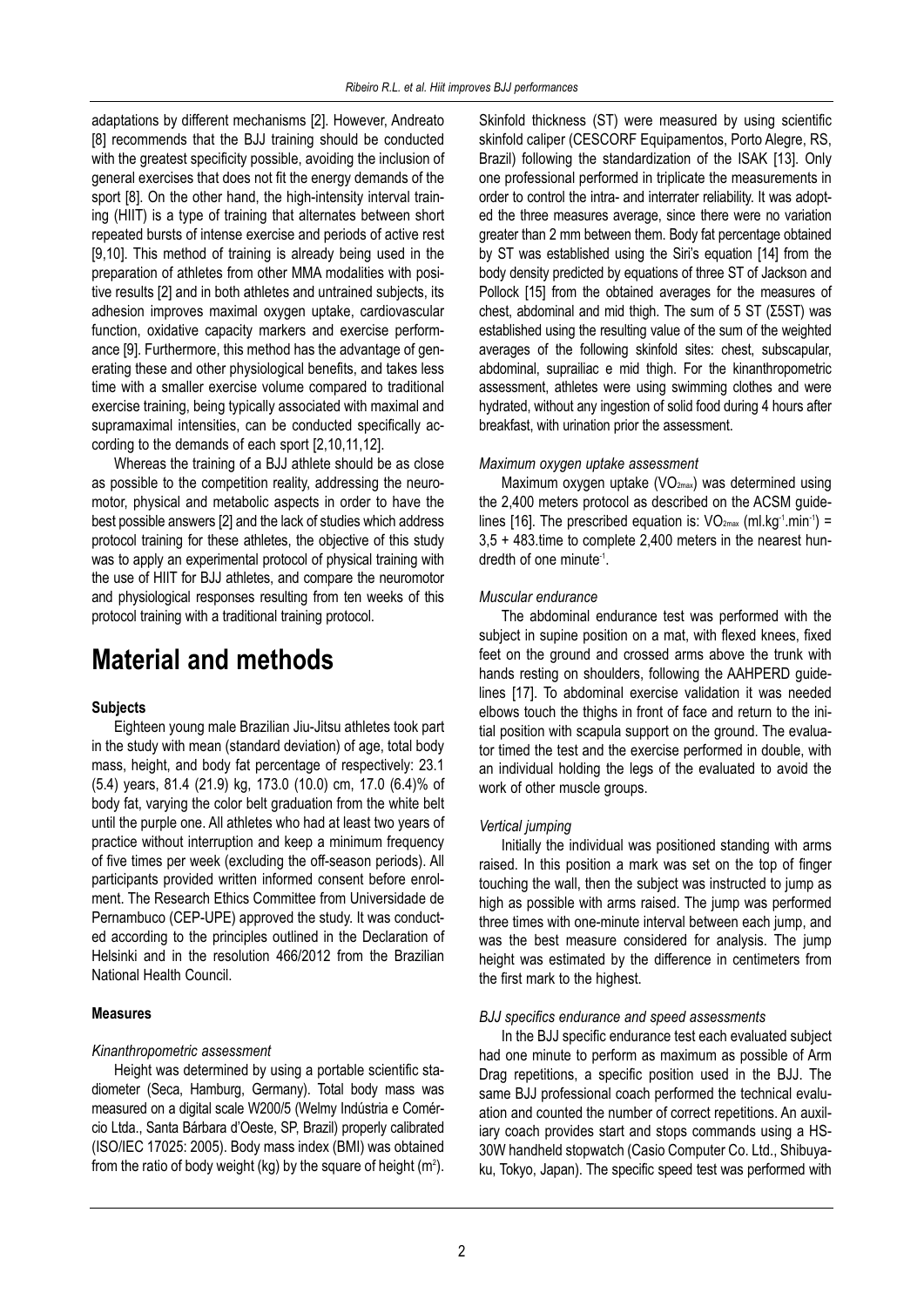the same BJJ position (Arm Drag), which the subject should perform five correct repetitions in the shortest possible time. The same BJJ professional coach oversaw the technical execution and recorded the elapsed time with help of a HS-30W handheld stopwatch (Casio Computer Co. Ltd.). Time is recorded to the nearest 0.01 seconds.

#### **Experimental procedures**

Athletes were randomly divided in two groups of nine athletes. One group received the traditional training (TT) and the other one the experimental training (ET). Each group received training for 10 weeks, and the weekly frequency was of five workouts. The TT group of BJJ performed conventional workouts with the structure divided in three moments: warm-up/conditioning, technique teaching and combat. Short runs, callisthenic exercises, push-ups in closed kinetic chain, and abdominal exercises composed the first moment of warmup/conditioning. The specific training protocol consisted in the training adaptation of the motor and energy requirements with the use of specific gestures and interval training following HIIT protocol respectively. The interval training followed the protocol proposed by Boyd et al. [18] and Hood et al. [19] with respect to 1:1 minutes to exercise and interval. Unlike the traditional protocol, this protocol occurred differently according to the days of the week. On Tuesdays and Thursdays the athletes performed fights with specific times for each belt, with time divided into five, six and seven minutes to the white, blue and purple belts respectively; between each fight athletes had rest intervals twice as long as the fight. This procedure was repeated at one-hour interval. On Mondays, Wednesdays and Fridays, the training/workout was divided into five phases, according to the following order: (1) warm-up, with dynamic stretches and takedowns specific exercises for 10 minutes; (2) the specific technique training, using one technique per week, also lasting 10 minutes; (3) HIIT using the technique trained in the previous step with protocol 1:1 minutes to exercise and interval [18], performed three times for each training session in the first four weeks, and having the 5th week as a regenerative, with technical training performance of the positions used in the first four weeks with each position composed by 15 minutes of duration and a total of 60 minutes of training, from 6th to 9th week the protocol of the first four weeks was retaken increasing only one *sprint* per session in HIIT phase, and in the tenth week of training, another regenerative cycle equal to the  $5<sup>th</sup>$  week was performed; (4) conducting of two fights lasting two minutes and a four minutes rest. At this stage, the fighters were instructed to maintain the most intense fighting possible without rest intervals or breaks during these two minutes; (5) Upon completion of the previous phases, the athletes were entitled five to 10 minutes of rest in the mat, followed by 10 more minutes available to ask questions to the researcher and finally had 10 minutes for reflection and mentalizing of trained technique and combat. All of these steps generated on average 60 minutes per training session.

#### **Statistics**

Descriptive analysis was performed using the SPSS (SPSS Inc., Chicago, IL, EUA, Release 16.0.2, 2008). After data normality verification by the *Kolmogorov-Smirnoff* test, continuous variables were presented as mean±standard deviation. For statistical analyses were used Student's *t* test to compare initial and final measures in each training protocol and the unpaired *t* test to verifies differences between the two groups. All analyzes are two-tailed, confidence intervals (CI) are exact and *p* values were calculated using the significance level of 5%. The magnitude of the differences in physical fitness variables was calculated from the effect size. An effect size between 0.20 and 0.49 was considered small, between 0.50 and 0.79 as moderate effect and  $\geq 0.80$  as large magnitude effect [20].

### **Results**

Table 1 presents the values of the tested parameters before and after the 10 weeks of two methods of BJJ training.

There were no significant differences between pre and post traditional training concerning total body mass, BMI, Σ5ST, body fat, BJJ specific speed, BJJ specific endurance, vertical jump, and abdominal endurance. On the other hand, total body mass (*t* = -4.209, *p* = 0.003, *d* = -2.98 [95%CI = -4.85 – -1.06]), BMI (*t* = -4.948, *p* = 0.001, *d* = -3.50 [95%CI = -5.72 – -1.49]), Σ5ST (*t* = -5.623, *p* < 0.001, *d* = -3.98 [95%CI = -4.06 – -1.77]), body fat (*t* = -4.004; *p* = 0.004, *d* = -2.83 [95%CI = - 4.66 – -0.97]), BJJ specific speed (*t* = -2.454; *p* = 0.04, *d*: -1.74 [95%CI = -3.20 – -0.16]), BJJ specific endurance (*t* = 3.411; *p* = 0.009, *d* = 2.41 [95%CI = 0.67 – 4.08]), vertical jump (*t* = 3.480, *p* = 0.008, *d* = 2.46 [95%CI = 0.70 – 4.15]), and abdominal endurance (*t* = 5.648, *p* < 0.001, *d* = 3.99 [95%CI = 1.79 – 6.37]) were statistically enhanced after the high-intensity interval training protocol applied with large effect sizes.

Maximal oxygen uptake statistically differed after and be fore training protocols in both groups with large effect sizes in the groups TT (*t*=4.7, *p*=0.002, *d*=3.32 [95%CI=1.32–5.37]) and HIIT (*t*=4.928, *p*=0.001, *d*=3.48 [95%CI=1.43–5.60]). Same results were verified in the time to complete 2,400 meters demonstrating large negative effect size in the TT group (*t*=-4.015, *p*=0.004, *d*=-2.84 [95%CI=-4.67–-0.98]) and in the HIIT group (*t*=-4.421, *p*=0.002, *d*=-2.84, 95%CI=-5.08–-1.18). Significant differences between groups are verified after the 10 weeks of training demonstrating superior performances in the HIIT protocol. Concerning the 2,400 meters test (*t*=2.475, *p*=0.025) and the estimated VO2max (*t*=-3.143, *p*=0.006) the aerobic capacity was higher in HIIT compared to TT group. In the same way, groups differed in BJJ specific speed (*t*=3.0.97, *p*=0.007), BJJ specific endurance (*t*=-2.725, *p*=0.015), vertical jump (*t*=-2.504, *p*=0.23), and abdominal endurance (*t*=-2.160, *p*=0.046) with better results in the high-intensity interval training group. Finally, no significant differences for the heart rate at rest were found between groups and pre- and post-workout analysis.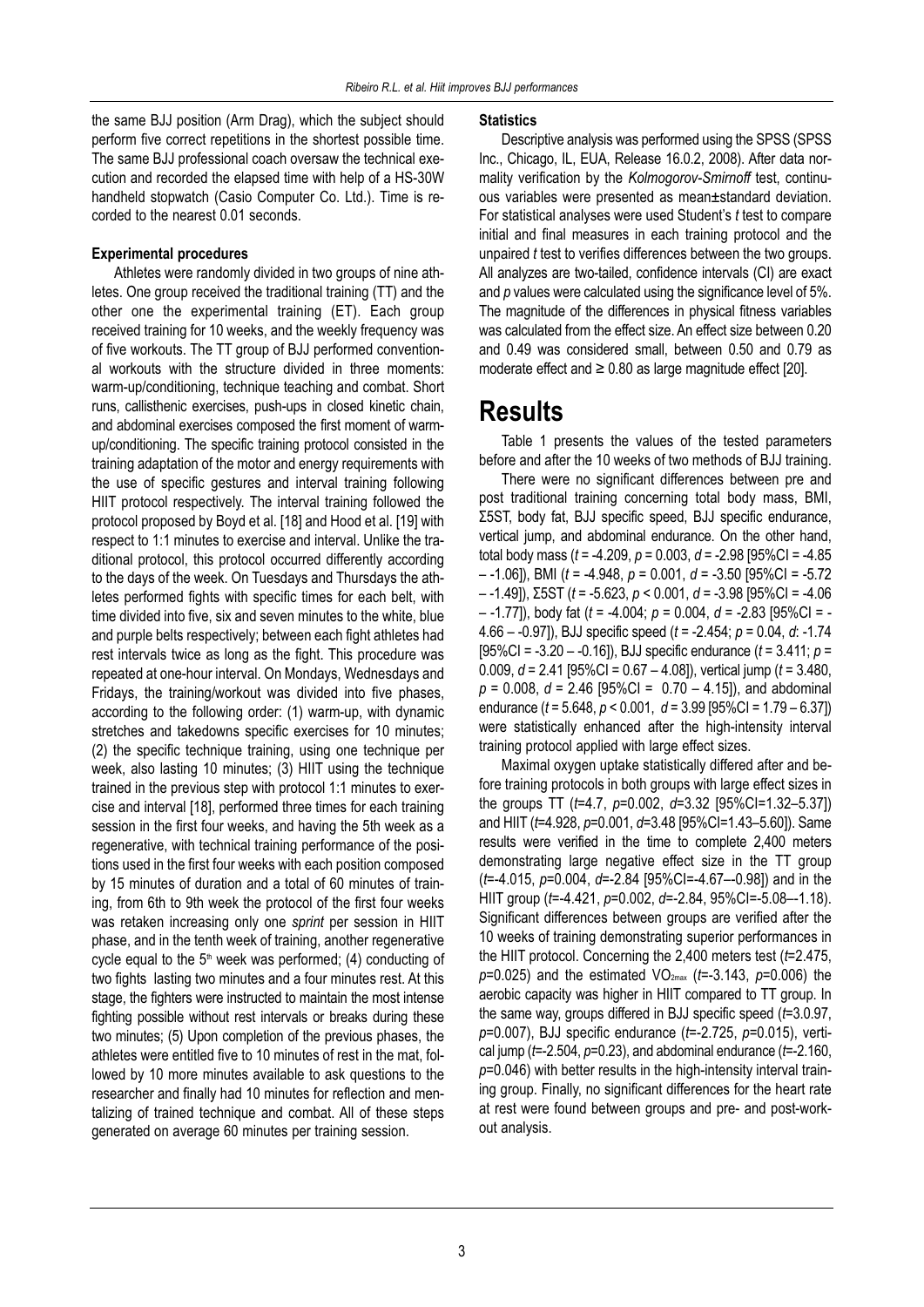| <b>Variables</b>                                  | TT group (n=9)              |                             |                | HIIT group (n=9) |                |         |
|---------------------------------------------------|-----------------------------|-----------------------------|----------------|------------------|----------------|---------|
|                                                   | <b>Before</b>               | After                       | р              | <b>Before</b>    | After          | р       |
| Age (years)                                       | 217±50                      |                             | $\blacksquare$ | 24 6±57          |                |         |
| Height (cm)                                       | $168.0\pm 6.0$ <sup>*</sup> |                             | $\blacksquare$ | 177 0±11 0*      |                |         |
| Total body mass (kg)                              | 727±175                     | 774±245                     | 0 1 0 5        | $90.1 \pm 23.2$  | 84 6±19 9      | 0.003   |
| Body mass index (kg/m <sup>2</sup> )              | 256±52                      | $27.3 \pm 7.8$              | 0.104          | $297 + 57$       | 279±51         | 0.001   |
| $\Sigma$ 5ST (mm)                                 | 109 6±42 0                  | 108 7±40 7                  | 0602           | $1112 \pm 361$   | 99 8±33 9      | < 0.001 |
| Body fat $(\%)$                                   | $16.7 \pm 7.3$              | $16.5 \pm 7.1$              | 0.567          | $17.3 + 5.9$     | 16 1±5 6       | 0.004   |
| Resting heart rate (bpm)                          | 75 0±5 8                    | 75 6±5 4                    | 0850           | 714±97           | 72 1±6 8       | 0.723   |
| 2400 $m$ run time $(s)$                           | 842 1±127 1                 | 755 3±116 5°                | 0.004          | 744 8±128 4      | 609 9±132 3*   | 0.002   |
| $VO2max$ (ml kg <sup>-1</sup> min <sup>-1</sup> ) | 38 8 ± 47                   | $424 \pm 56$                | 0.002          | 39 8±11 9        | $46.3 \pm 7.0$ | 0.001   |
| Specific speed (s)                                | $32+04$                     | $3.3 \pm 0.2$ <sup>**</sup> | 0.531          | $35 + 07$        | $29±04$ "      | 0.040   |
| Specific endurance (n)                            | 667±127                     | 73 0±7 3**                  | 0 1 5 9        | 70 8±17 6        | 84 2±10 0"     | 0.009   |
| Vertical jumping (cm)                             | 418±61                      | 39 9±8 1*                   | 0.468          | 38 9±11 9        | $48.3 \pm 5.9$ | 0.008   |
| Abdominal endurance (n)                           | 49 2±14 7                   | $524 \pm 185$               | 0 60 6         | $523 \pm 137$    | 67 9±10 9*     | < 0.001 |

Table 1. Comparative analysis before and after 10 weeks of two training methods (traditional training or TT and high-intensity interval training or HIIT) proposed for BJJ athletes (n=18)

Σ5ST: sum of 5 skinfold thickness; 'p<0.05 in comparison between groups; "p<0.01 in comparison between groups.

# **Discussion**

This study aimed to verify neuromotor and physiological responses of an experimental training for BJJ athletes. The most important finding was the significant improvement of all evaluated variables in the period after the experimental training, and only the resting heart rate showed no difference between the pre- and post-workout analysis. In addition, when comparing the responses in each protocol, VO<sub>2max</sub>, BJJ specific speed, BJJ specific endurance, vertical jump, sit-ups, and the time to complete 2,400 meters were better in the post-workout period of the experimental group. These findings are consistent with the current literature on studies comparing long-term training and therefore with shorter lengths [9-13] that establishes improvements of several components concerning both health and performance.

Another interesting point relevant to this research is the exercise type used in the HIIT workout. This group used only the exercises without the use of additional equipment or loads. It is known that the similarity ratio in the improvement of the existing performance between HIIT training with and without equipment [13]. From this point, it is possible to understand the fact that HIIT training applied in the experimental group has such improvement in the size effects when compared to the traditional training group. These results should arouse the coaches, not only the BJJ ones, for the need of dosing better the total volume training avoiding a possible overtraining in their athletes. Usually athletes submitted to regimes with high training volumes have higher chances of injury and overtraining [21]. The findings of this research corroborate with the literature's weekly amount of training, which even having much lower amounts of weekly practice, HIIT

training can be significantly more productive than a traditional training [16].

Among the movements used to practice the HIIT group, some techniques using non-cyclical movements were chosen, different from several studies performed with this type of training that used cyclical movements [9-12,22] or calisthenics [23]. Therefore, this periodization proposal shows clear advantage over the previously proposals published [2,22]. Such advantages are given in view of the use of specific gestures of the sport, which leads to better performance in implementing the techniques in the time of the fight due to a higher specific speed, higher lactate tolerance, and increased time to exhaustion.

One limitation of this study was the use of an indirect measure of oxygen consumption. However, this fact does not diminish the significance of the results especially since other results were extremely relevant and having high degree of correlation with gold standard tests. Based concomitantly on the importance of incorporating sporting gestures to improved performance and on the results of the present study, this information breaks the current model of training prescription to combat modes where were based on calisthenics movements or cyclical [24]. Another important point in this work is the improvement in time to run fighting techniques. The increase in specific gesture speed gives better performances the athlete mode as already demonstrated [25].

### **Conclusions**

1. HIIT training routine was more effective on BJJ athletes' performance. The results of this study have great points of agreement with previous studies about comparing the traditional training with HIIT workout.